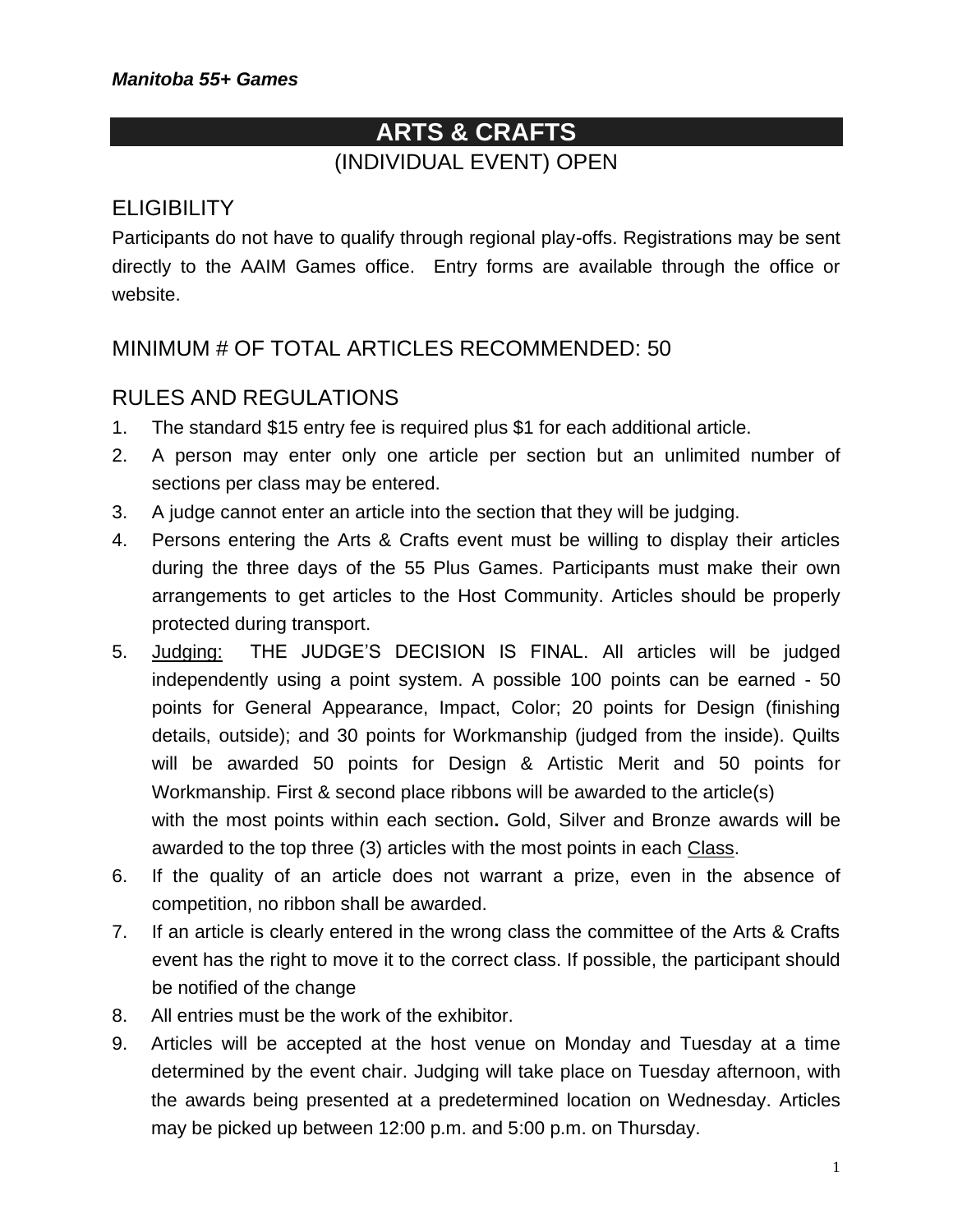- 10. Claim tickets to identify articles may be sent out following receipt of registration form and fee. These must be attached to your article in plain view before the article will be accepted for display and judging.
- 11. Soiled, unfinished, or previously worn articles will not be accepted.
- 12. All Arts & Crafts entries must have been completed since the participant/crafter has turned 55 and has not been previously displayed at the 55 Plus Games.
- 13. Every precaution will be taken to ensure the safety of articles submitted including security on site and careful handling, however, the 55 Plus Games or Games Host Committee can not be held responsible for lost or damaged articles.
- 14. All photos must be mounted on stiff paper or cardboard-like material to be able to display photos properly. Photos not mounted will be disqualified.

# DISPLAY OPPORTUNITIES

The Arts and Crafts event at the 55 Plus Games provides a great opportunity for new craft ideas and original works, which do not fit into any of our categories, to be displayed. This is also considered an educational opportunity and any display items must be accompanied by a brief typed explanation and/or history. All display items are subject to space availability and approval by the Arts and Crafts Event Chair.

# AWARDS

Red and blue ribbons will be awarded for first and second place respectively in each section. Then first, second and third place will be awarded for respectively in each class. Awards will be presented immediately following the event or at a central location at a predetermined time**.**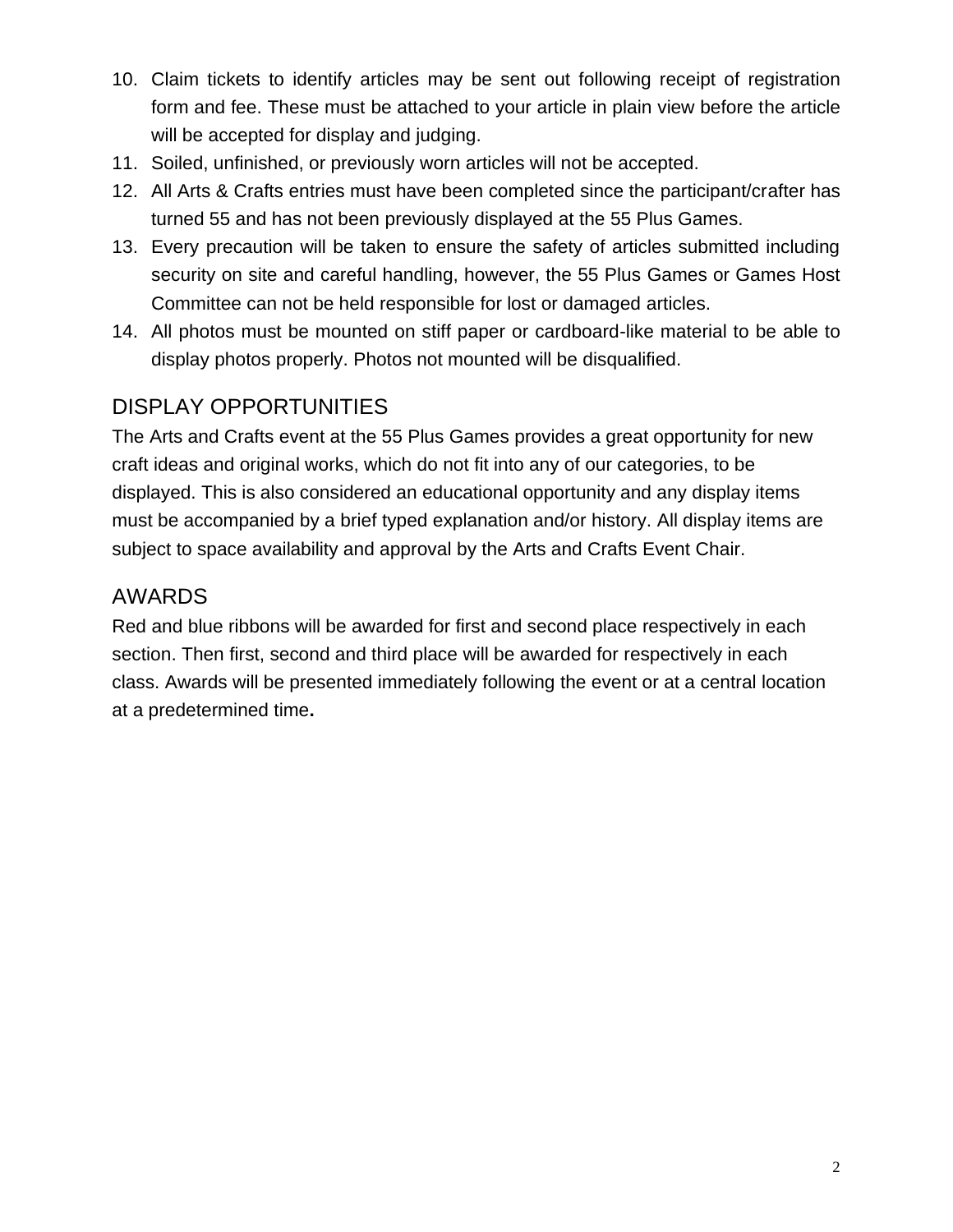# **ARTS & CRAFTS CLASSIFICATIONS**

### **KNITTING – CLASS 1 QUILTS – CLASS 4**

- KNIT01 Afghan **Grand CLTS01** Created by a group KNIT02 Table cloth or Bedspread **QLTS02** Crib quilt KNIT03 Child or Adult sweater or vest **QLTS03** Hand pieced, hand quilted<br>KNIT04 Adult shawl, stole or lap robe **QLTS04** Machine pieced, hand quilted KNIT04 Adult shawl, stole or lap robe QLTS04<br>
KNIT05 Baby shawl or crib cover QLTS05 KNIT05 Baby shawl or crib cover QLTS05 Machine pieced, machine quilted
- 
- 
- 
- KNIT09 Set with scarf & tam or mitts GLTS09
- KNIT10 Slippers, pot holders, tea cozy QLTS10 Printed panel or kit
- KNIT11 Cushion complete with form
- 
- 

### **CROCHET – CLASS 2 Section:**

- 
- CRCH02 Tablecloth or bedspread
- CRCH03 Cape, shawl, stole, or lap robe PHOT03 Manitoba's nature: one print,
- 
- 
- 
- CRCH07 Stuffed toy
- CRCH08 Table covers: place mats, runners **WALL HANGING & RUGS – CLASS 6**
- CRCH09 Slippers, pot holders, tea cozy **Section:**
- CRCH10 Cushion complete with form WALL01 Latch hook: kit
- 
- CRCH12 Miscellaneous WALL03 Woven

### **NEEDLEWORK – CLASS 3** WALL05 Wooden article

- 
- NDLW02 Needlepoint WALL08 Woven rug
- 
- NDLW04 Crewel
- NDLW05 Embroidery
- NDLW06 Smocking
- NDLW07 Plastic Grid
- NDLW08 Miscellaneous

### **Section: Section:**

- 
- 
- 
- 
- 
- KNIT06 Baby clothing **COLTS06** Hand appliqué, hand quilted
- KNIT07 Stuffed Toy <br>
KNIT08 Mitts or socks or gloves <br>
QLTS08 Machine appliqué, machine quil
	- Machine appliqué, machine quilted<br>Machine appliqué, machine quilted
	- -

# KNIT12 Doily under 24" **AMATEUR PHOTOGRAPHY – CLASS 5**<br>
KNIT13 Miscellaneous **All photos must be mounted: photos m**

All photos must be mounted; photos may be **The following sizes: 4x6 or 5x7 only**

**Section: PHOT01** Collection of 5 colour snaps - theme CRCH01 Afghan **PHOT02 Collection of 3 candid snaps**<br>CRCH02 Tablecloth or bedspread of 1 to 4 people CRCH04 Child or adult sweater or vest (rainbow, clouds, river, prairie, etc) CRCH05 Baby shawl or crib cover PHOT04 Flower(s): one print<br>CRCH06 Baby clothing PHOT05 Sports: one print of PHOT05 Sports: one print of any sport

- 
- CRCH11 Doily under 24" WALL02 Latch hook: own design
	-
	- WALL04 Quilted article
	-
- Section: **Section: Section: WALL06** Hooked rug: kit
- NDLW01 Petit Point Notes and MALL07 Hooked rug: own design
	-
- NDLW03 Cross Stitch WALL09 Miscellaneous